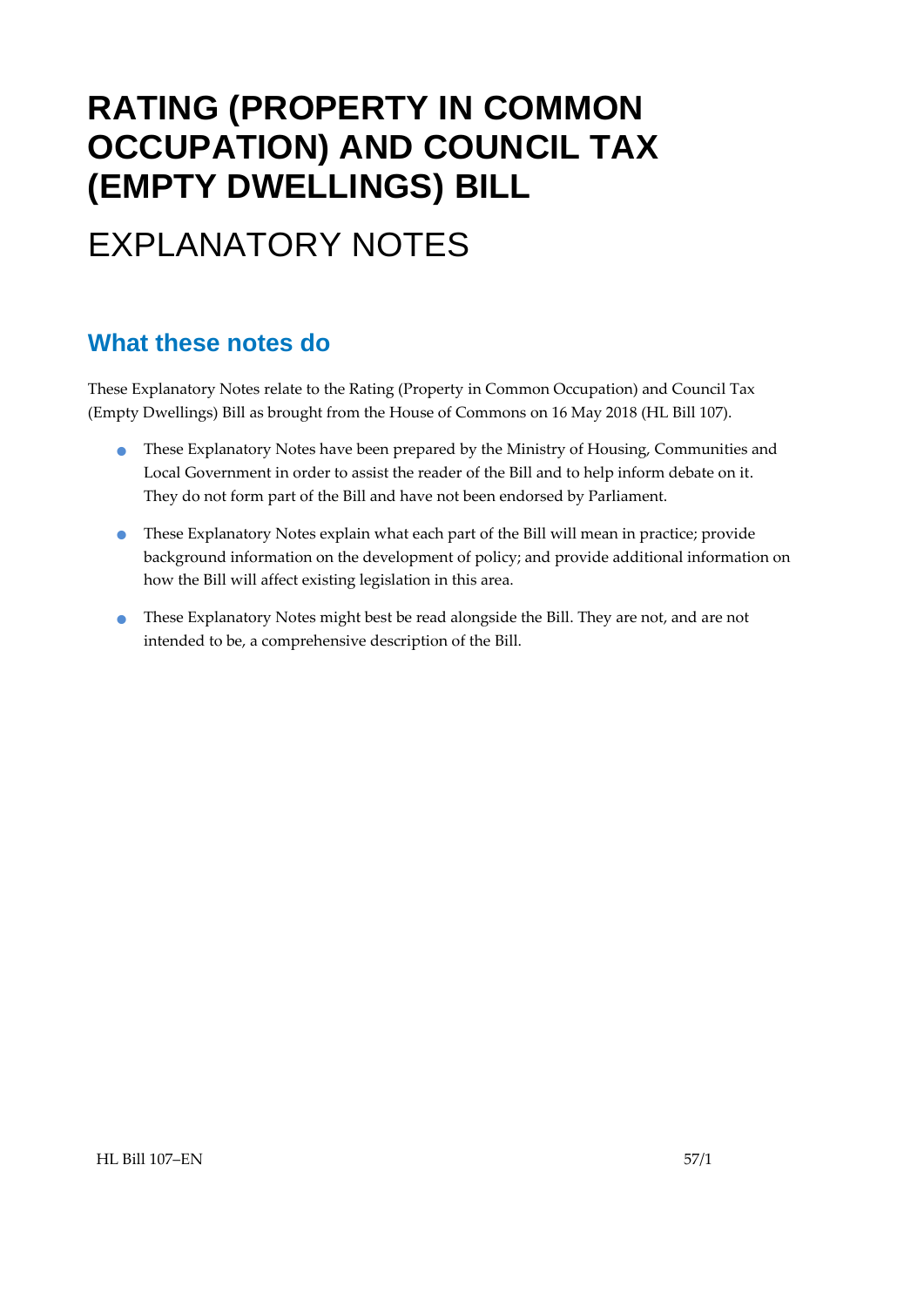### **Table of Contents**

| Subject                                                                                                                                                                   | Page of these Notes      |
|---------------------------------------------------------------------------------------------------------------------------------------------------------------------------|--------------------------|
| <b>Overview of the Bill</b>                                                                                                                                               | $\overline{2}$           |
| Policy background                                                                                                                                                         | $\overline{2}$           |
| The Rating of Property in Common Occupation<br>Higher amount for long-term empty dwellings                                                                                | $\overline{2}$<br>3      |
| Legal background                                                                                                                                                          | 3                        |
| <b>Territorial extent and application</b>                                                                                                                                 | 3                        |
| <b>Commentary on provisions of Bill</b>                                                                                                                                   | $\overline{\mathbf{4}}$  |
| Clause 1: Hereditaments occupied or owned by the same person<br>Clause 2: Higher amount for long-term empty dwellings<br>Clause 3: Extent, interpretation and short title | 4<br>4<br>$\overline{4}$ |
| Commencement                                                                                                                                                              | 5                        |
| <b>Financial implications of the Bill</b>                                                                                                                                 | 5                        |
| Parliamentary approval for financial costs or for charges imposed                                                                                                         | 5                        |
| <b>Compatibility with the European Convention on Human Rights</b>                                                                                                         | 5                        |
| <b>Related documents</b>                                                                                                                                                  | 6                        |
| Annex A – Territorial extent and application in the United Kingdom                                                                                                        | 7                        |
| Subject matter and legislative competence of devolved legislatures                                                                                                        | 7                        |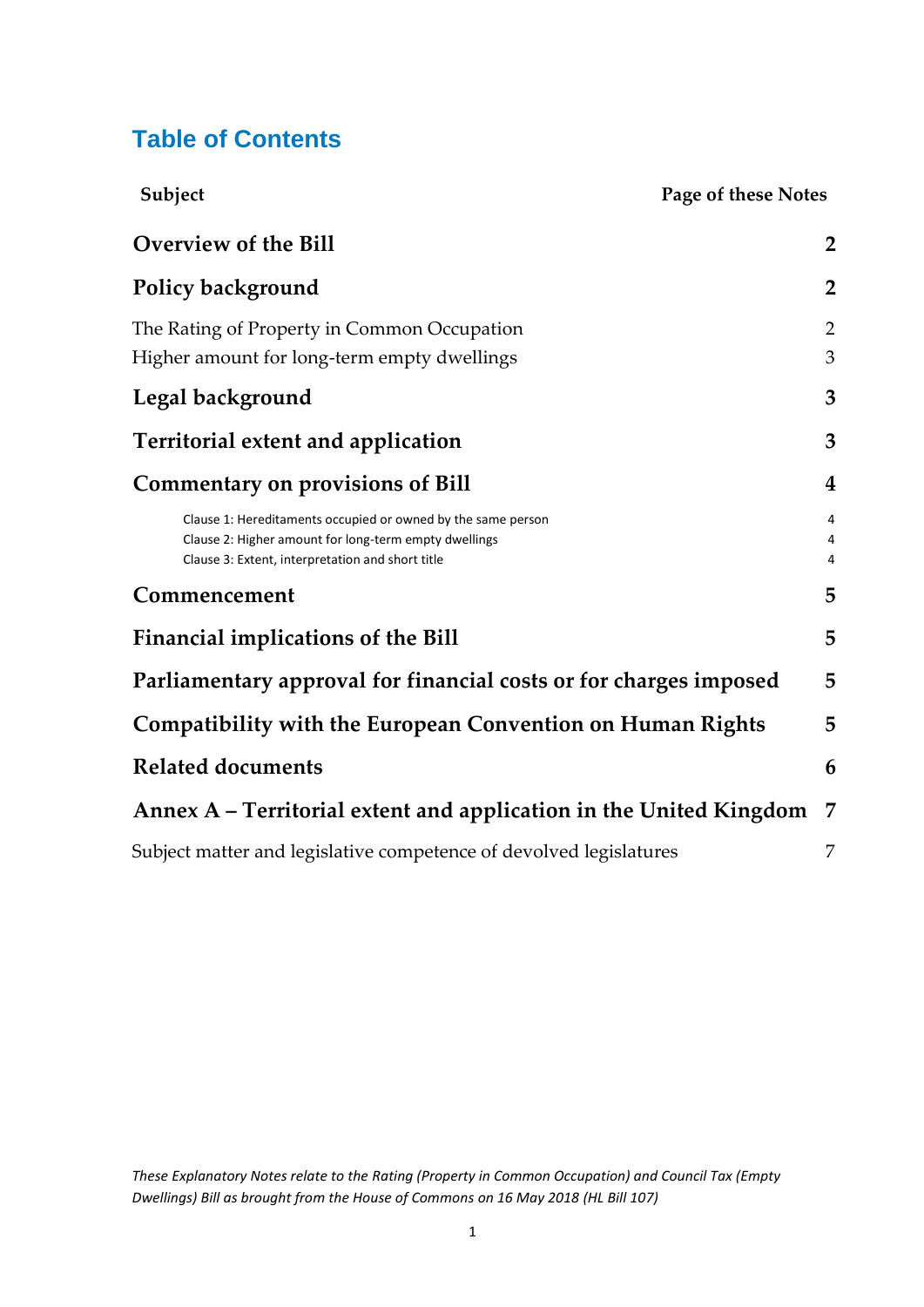## <span id="page-2-0"></span>**Overview of the Bill**

- 1 The Government is legislating to give effect to two of the Chancellor's commitments in the 2017 Autumn Budget to:
	- retrospectively reinstate particular features of business rates valuation practice which applied before the judgment of the Supreme Court in *Woolway (VO) v Mazars [2015] UKSC 53*, and
	- give local authorities in England the discretion to charge a council tax premium of up to 100% on 'long-term empty dwellings'.

## <span id="page-2-1"></span>**Policy background**

## <span id="page-2-2"></span>**The Rating of Property in Common Occupation**

2 For over 50 years the practice of the Valuation Office Agency in identifying the unit of assessment for business rates (known as "the hereditament") was based upon the leading decision of the Court of Appeal in *Gilbert (VO) v S Hickinbottom & Sons Ltd [1956] 2 Q.B. 40*. When considering the question of what a separate hereditament is for rating purposes, Denning LJ said that (absent a definition in statute) the following general rule applied:

> "*First, take the case where two or more properties are within the same curtilage or contiguous to one another, and are in the same occupation. In that case they are, as a general rule, to be treated for rating purposes as if they formed parts of a single hereditament. There are, however, exceptional cases where for some special reason they may be treated as two or more hereditaments. That may happen for instance, .... because one part is used for an entirely different purpose (see North Eastern Railway Co v Guardian of York Union). ...*"

- 3 Following this general rule, it had been the practice of the Valuation Office Agency that where units of property were contiguous (touching) and in the same occupation then they received one rates bill. For example, this meant that where a business occupied two adjoining floors of a building or two rooms separated by a wall only, then they received one rates bill. Where their units of property were separated by another business or an area in shared use (such as a common corridor), then they received a rates bill for each unit of property.
- 4 This rule was widely understood and accepted by ratepayers, their representatives and the Valuation Office Agency (who are responsible for assessing business rates). However, the rule received negative judicial treatment in the 2015 judgment of the Supreme Court in *Woolway (VO) v Mazars [2015] UKSC 53*, and as a result the Valuation Office Agency has had to change its practice. The practice of the Valuation Office Agency is now that separate units of property in a shared building should be treated as separate rating units and should therefore receive their own rates bills irrespective of whether they are in the same occupation and are contiguous. Normally this will be a self-contained piece of property with its own internal communication such as a storey in a multi-occupied office block. As a result many ratepayers who were previously receiving only one rates bill are now receiving two or more. In some cases they have had to pay more in business rates as a result of this change.
- 5 As explained by Denning LJ in the above extract, there was an exception to the general rule in respect of contiguous properties used for wholly different purposes. This exception has not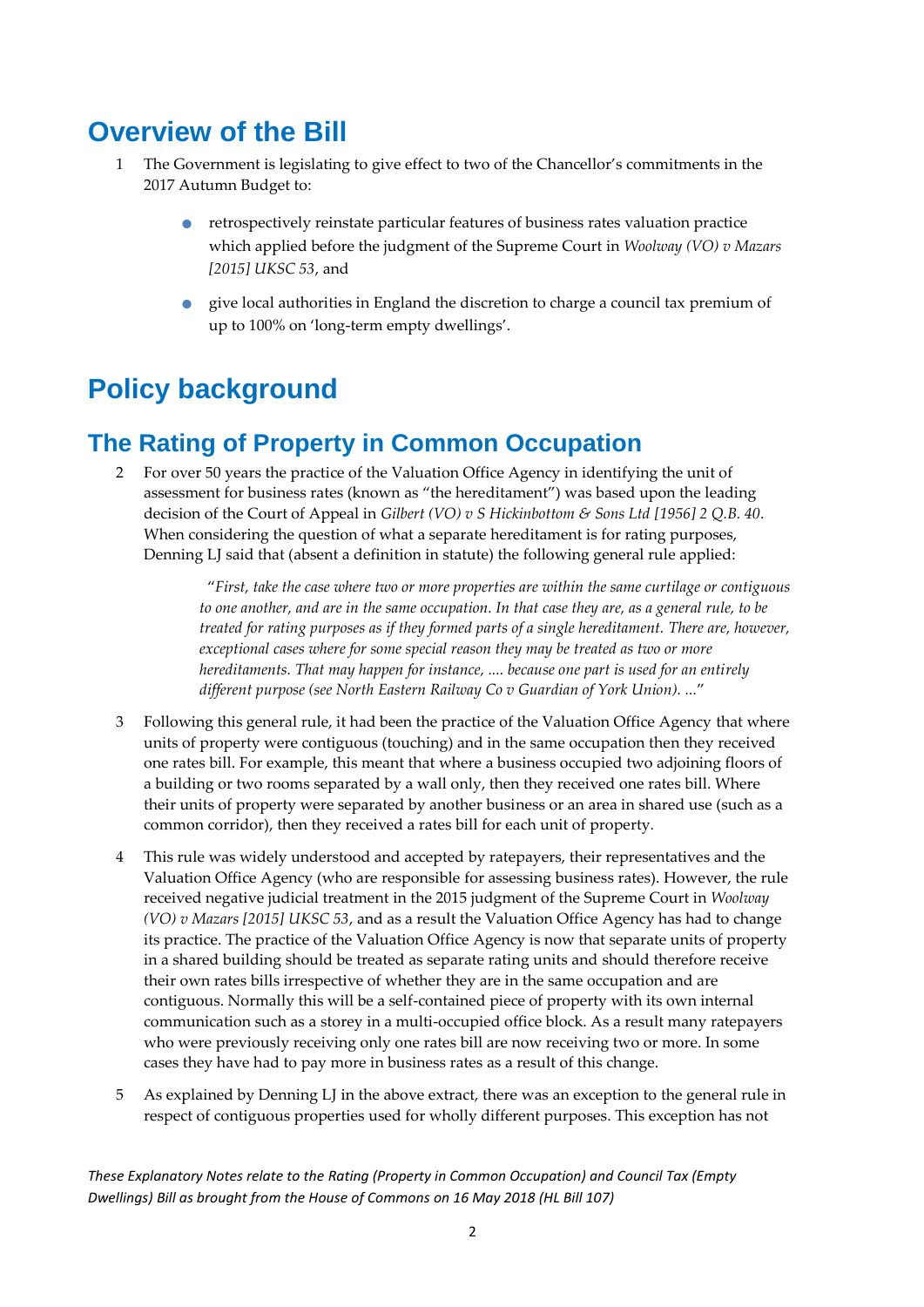been disturbed by the Supreme Court in *Mazars* and, therefore, two contiguous properties in the same occupation are still treated as separate hereditaments where the two parts are used for wholly different purposes.

6 In the 2017 Autumn Budget the Chancellor announced that the government would legislate to reinstate the relevant elements of the Valuation Office Agency's practice in respect of contiguous properties prior to the Supreme Court decision.

In December 2017 the government published for consultation draft provisions of a bill to give effect to the Chancellor's commitment. The Department has since published [a summary](https://www.gov.uk/government/consultations/business-rates-in-multi-occupied-properties) of responses and the government's response to that consultation.<sup>1</sup>

### <span id="page-3-0"></span>**Higher amount for long-term empty dwellings**

- 7 Since 2013, local authorities in England have had the power to charge a council tax premium of up to 50% on 'long-term empty dwellings' – that is, homes that have been unoccupied and substantially unfurnished for two years or more. This premium is in addition to the usual council tax charge that applies to that property.
- 8 The number of properties that have been empty for six months or longer has decreased from 300,000 in 2010 to 205,293 in 2017.
- 9 To help reduce the number of long-term empty properties further, the Chancellor confirmed in the Autumn Budget 2017 that the government would double the cap on the empty homes premium. This would give local authorities the tools to increase council tax on long-term empty homes, and the incentive for owners of such properties to bring them back into use.

## <span id="page-3-1"></span>**Legal background**

**.** 

- 10 Clause 1 of the Bill makes amendments to section 64 of the Local Government Finance Act 1988.
- 11 Clause 2 of the Bill makes amendments to section 11B of the Local Government Finance Act 1992.

## <span id="page-3-2"></span>**Territorial extent and application**

- 12 Clause 3(1) sets out the territorial extent of the Bill. The provisions of the Bill extend to England and Wales but apply to England only.
- 13 See the table in Annex A for a summary of the position regarding territorial extent and application in the United Kingdom. The table also summarises the position regarding legislative consent motions and matters relevant to Standing Orders Nos. 83J to 83X of the Standing Orders of the House of Commons relating to Public Business.

<sup>&</sup>lt;sup>1</sup> HMG, Consultation outcome: Business rates in multi-occupied properties:

<https://www.gov.uk/government/consultations/business-rates-in-multi-occupied-properties>

*These Explanatory Notes relate to the Rating (Property in Common Occupation) and Council Tax (Empty Dwellings) Bill as brought from the House of Commons on 16 May 2018 (HL Bill 107)*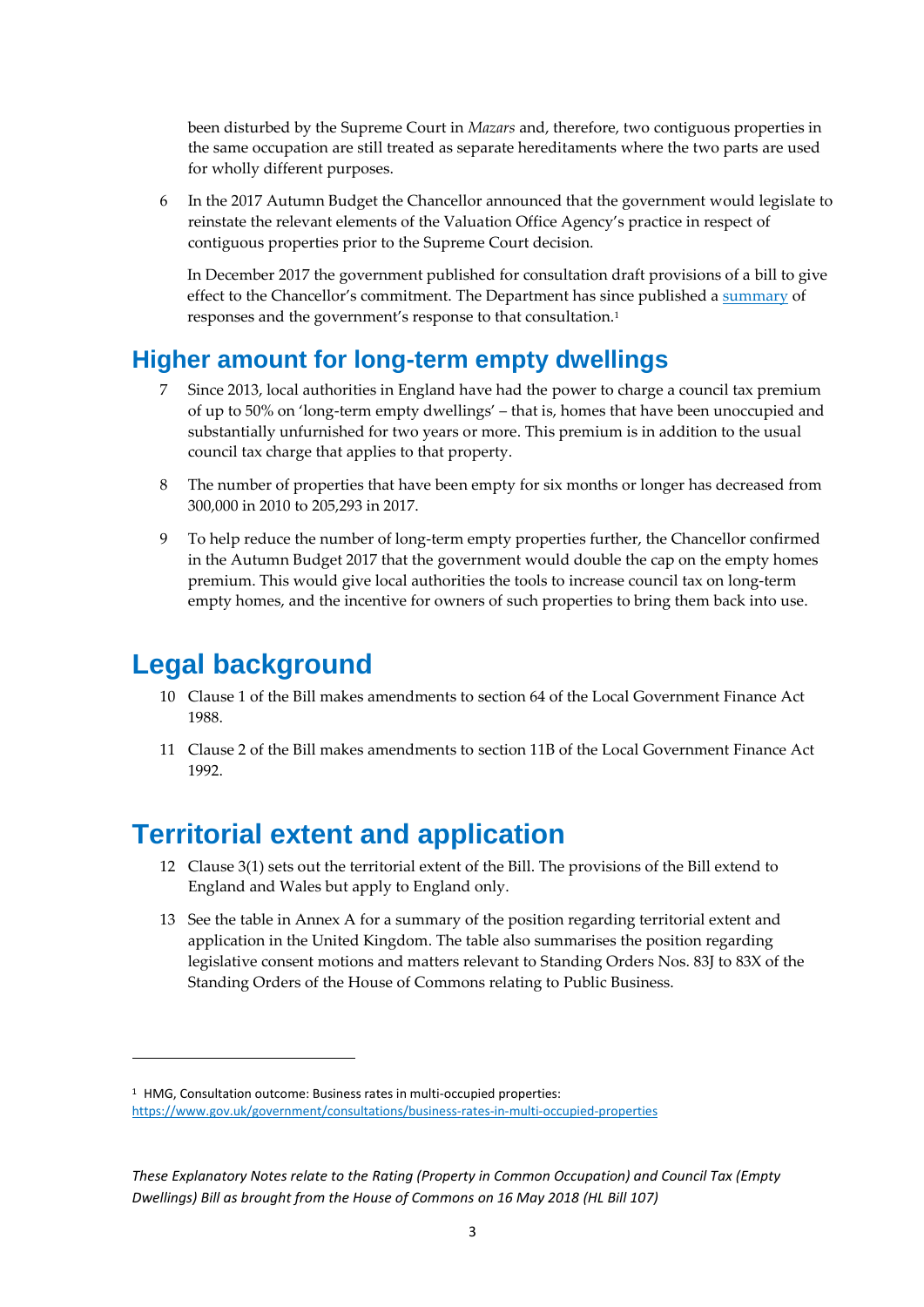## <span id="page-4-0"></span>**Commentary on provisions of Bill**

#### <span id="page-4-1"></span>Clause 1: Hereditaments occupied or owned by the same person

- 14 Clause 1 of the Bill makes amendments to Part 3 of the Local Government Finance Act 1988 ("the 1988 Act") to introduce a set of circumstances in which two or more hereditaments are treated as one hereditament.
- 15 Subsection 1(1) inserts subsections (3ZA) to (3ZD) into section 64 (hereditaments) of the 1988 Act.
- 16 Subsection (3ZA) provides that two or more hereditaments are to be treated as one hereditament where they are occupied by the same person, meet the contiguity condition and are not used for wholly different purposes.
- 17 Subsection (3ZB) provides that two or more unoccupied hereditaments are to be treated as one hereditament where they are owned by the same person and meet the contiguity condition. These hereditaments must also have become vacant on the same day, each remained unoccupied since that day and previously have been, or been part of, a single hereditament under subsection (3ZA).
- 18 Subsection (3ZC) provides for the contiguity condition. This ensures that two hereditaments which are not contiguous with each other will still meet the contiguity condition if they are in a chain of contiguous hereditaments.
- 19 Subsection (3ZD) provides for the circumstances in which two hereditaments are contiguous for the purpose of the contiguity condition in subsection (3ZB). Hereditaments are contiguous where they are separated by a wall, fence or other means of enclosure or are on consecutive storeys of a building where one of the properties was to some extent directly above the other. The hereditaments are contiguous even if there is a space between them (such as a void or duct for services) in the occupation of another party.
- 20 Subsection (3ZD)(a) provides, for example, that where two hereditaments in a building are next to each other on the same side of a common corridor, they are contiguous because the wall of one room is also the wall of the other. It also provides that where a hereditament comprised of a building is next to another hereditament comprised of a plot of storage land, they are contiguous because the wall of the building is also the wall of the storage land.
- 21 Subsection 1(2) provides for the amendments made by subsection 1(1) to have effect from 1 April 2010.

#### <span id="page-4-2"></span>Clause 2: Higher amount for long-term empty dwellings

22 Clause 2 amends section 11B of the Local Government Finance Act 1992 to increase the maximum level of council tax premium that billing authorities can apply to those properties that have been empty and substantially unfurnished for at least two years. The sole change of the amendment is to increase the upper limit from 50% to 100% of the council tax bill. Subsection (2) specifies that the change will take effect from 1 April 2019.

#### <span id="page-4-3"></span>Clause 3: Extent, interpretation and short title

- 23 Subsection (1) sets out the territorial extent of the Act.
- 24 Subsection (2) defines "financial year" for the purposes of the Act.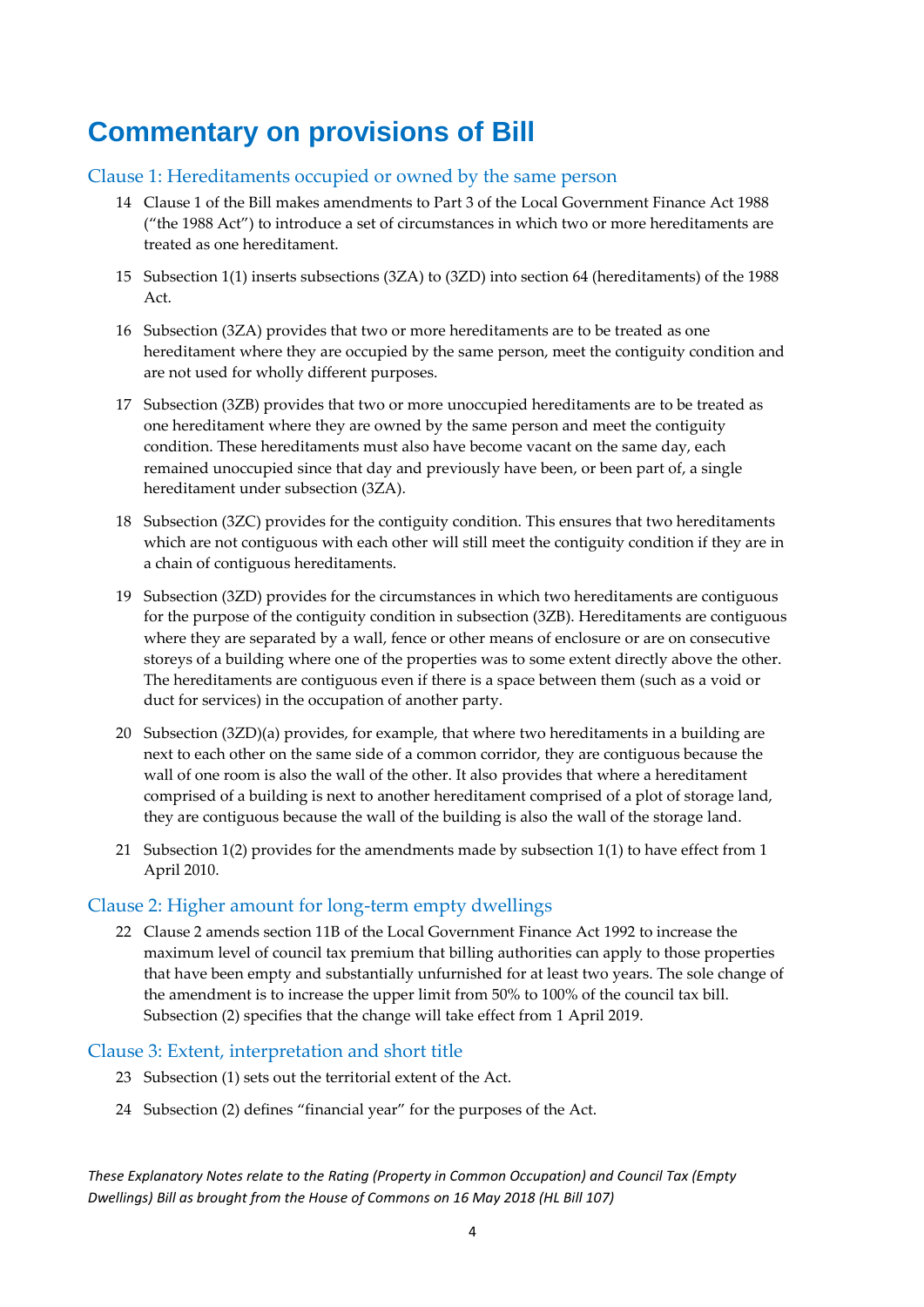### <span id="page-5-0"></span>**Commencement**

25 The Bill will come into force on the day on which this Bill is passed.

## <span id="page-5-1"></span>**Financial implications of the Bill**

- 26 The Bill contains provisions which will allow for changes to the chargeable amounts paid upon both hereditaments in common occupancy and empty dwellings.
- 27 Clause 1 inserts subsections (3ZA) and (3ZB) into section 64 of the Local Government Finance Act. These provisions provide for circumstances in which two or more hereditaments shall be treated as one hereditament. In the majority of cases the effect of Clause 1 is to either reduce ratepayer's liability to pay business rates or leave it unaffected. However, it is possible that a small number of ratepayers will see an increase in their business rates liability.
- 28 Clause 2 amends subsection (1)(b) of section 11B of the Local Government Finance Act 1992 to increase the maximum level of council tax premium that billing authorities can charge. It does not change the categories of properties that the premium can be applied to, so only properties that would already have been affected by an empty homes premium could see their council tax increase. In such cases, the premium that may apply could increase from 50% to 100%.

## <span id="page-5-2"></span>**Parliamentary approval for financial costs or for charges imposed**

29 As mentioned in paragraph 28, it is possible that a small number of ratepayers will see an increase in their business rates liability as a result of the changes made by Clause 1. Therefore a ways and means resolution is required for the Bill. A ways and means resolution in the House of Commons is required when a bill authorises new charges on the people – broadly speaking, new taxation of other similar charges. The ways and means motion for this Bill was agreed on 23 April 2018.

## <span id="page-5-3"></span>**Compatibility with the European Convention on Human Rights**

30 Section 19 of the Human Rights Act 1998 requires a Minister in charge of a Bill in either House of Parliament to make a statement about the compatibility of the Bill with the Convention Rights (as defined by section 1 of that Act). Lord Bourne of Aberystwyth, the Parliamentary Under Secretary of State for the Ministry of Housing, Communities and Local Government, has stated in his view that the provisions of the Rating (Property in Common Occupation) and Council Tax (Empty Dwellings) Bill are compatible with the Convention rights.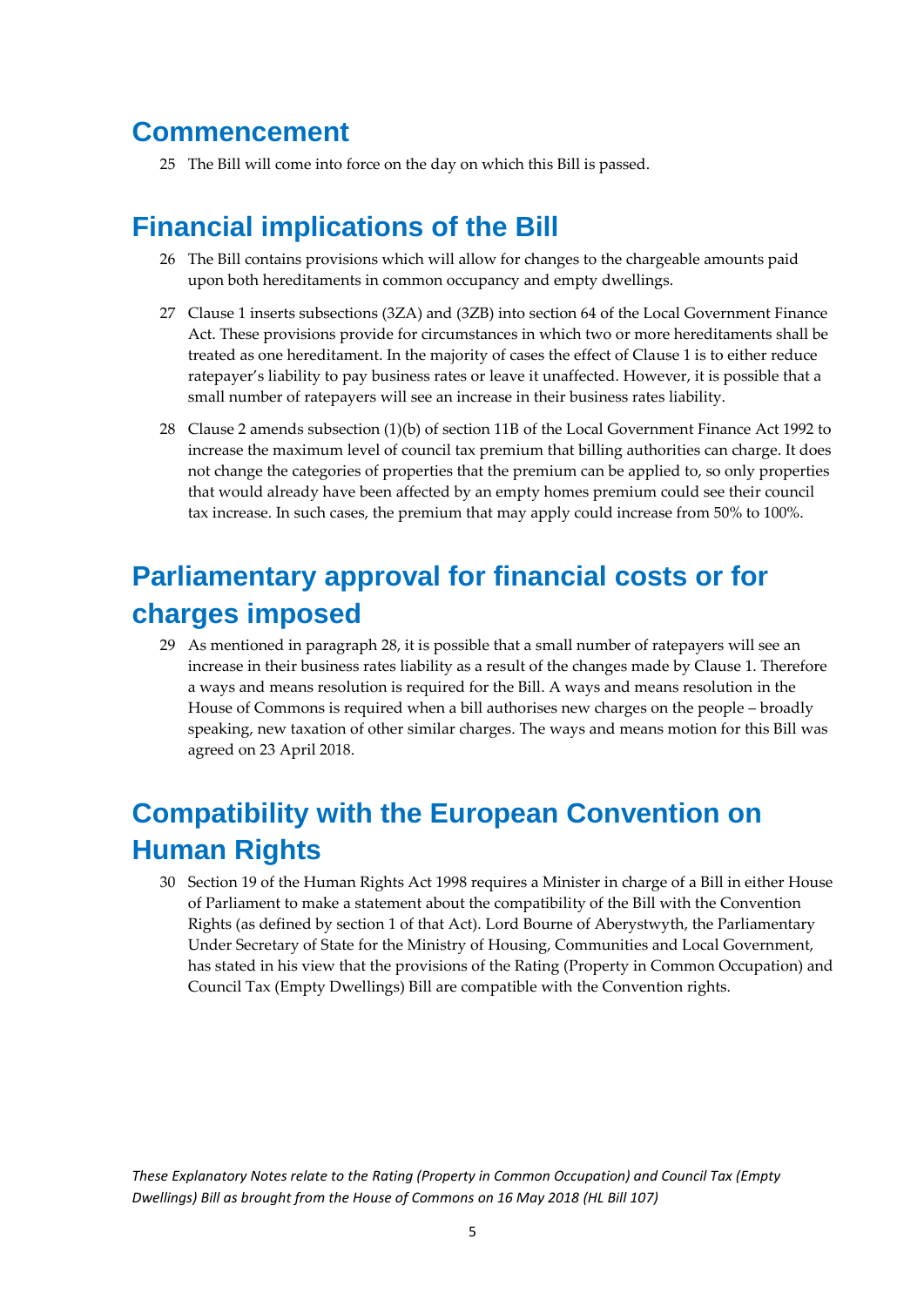## <span id="page-6-0"></span>**Related documents**

- 31 The following documents are relevant to the Bill and can be read at the stated locations:
	- Consultation: *Business rates in multi-occupied properties:*

[https://www.gov.uk/government/consultations/business-rates-in-multi-occupied](https://www.gov.uk/government/consultations/business-rates-in-multi-occupied-properties)[properties](https://www.gov.uk/government/consultations/business-rates-in-multi-occupied-properties)

**C** Local Government Finance Act 1988:

<https://www.legislation.gov.uk/ukpga/1988/41/contents>

**Local Government Finance Act 1992:** 

<https://www.legislation.gov.uk/ukpga/1992/14/contents>

 Guidance: *The Empty homes premium: Guidance for properties for sale and letting 2013*: [www.gov.uk/government/uploads/system/uploads/attachment\\_data/file/194389/Em](http://www.gov.uk/government/uploads/system/uploads/attachment_data/file/194389/Empty_home_premium_guidance_-_May.pdf)

[pty\\_home\\_premium\\_guidance\\_-\\_May.pdf](http://www.gov.uk/government/uploads/system/uploads/attachment_data/file/194389/Empty_home_premium_guidance_-_May.pdf)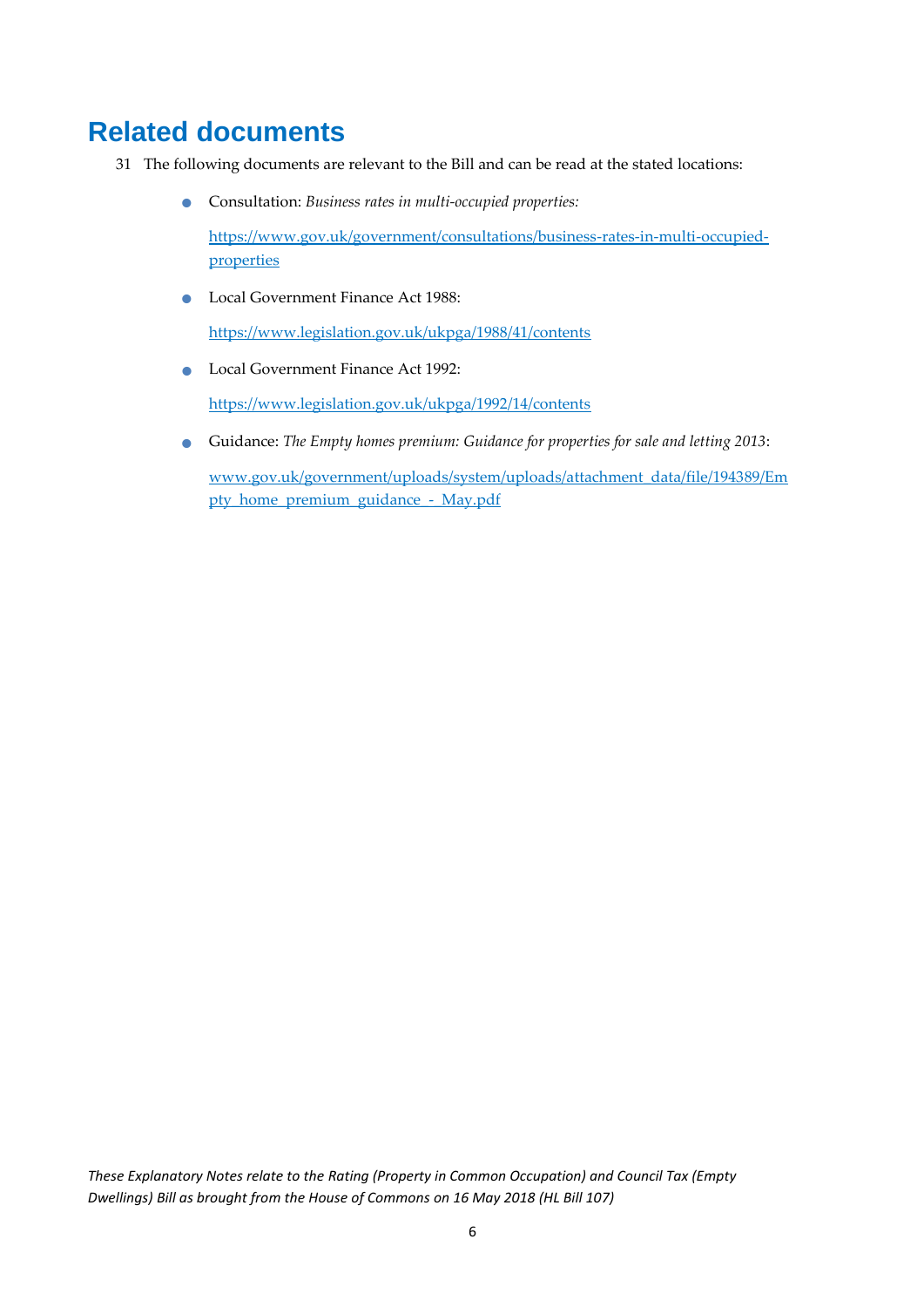## <span id="page-7-0"></span>**Annex A – Territorial extent and application in the United Kingdom**

The Bill extends to England and Wales and applies to England only.

In the view of the government of the United Kingdom, all of the Clauses in the Bill (as set out in the table below) would be within the legislative competence of the Scottish Parliament, the National Assembly for Wales or the Northern Ireland Assembly to make corresponding provision.

| <b>Provision</b>                                                   | <b>Extends</b><br>to E & W<br>and<br>applies<br>to<br>England? | <b>Extends</b><br>to E & W<br>and<br>applies to<br>Wales? | <b>Extends</b><br>and<br>applies to<br>Scotland? | <b>Extends</b><br>and<br>applies<br>to<br><b>Northern</b><br>Ireland? | Would<br>corresponding<br>provision be<br>within the<br>competence of<br>the National<br>Assembly for<br>Wales? | Would<br>corresponding<br>provision be<br>within the<br>competence of<br>the Scottish<br>Parliament? | Would<br>corresponding<br>provision be<br>within the<br>competence of<br>the Northern<br>Ireland<br>Assembly? | Legislative<br><b>Consent</b><br><b>Motion</b><br>needed? |
|--------------------------------------------------------------------|----------------------------------------------------------------|-----------------------------------------------------------|--------------------------------------------------|-----------------------------------------------------------------------|-----------------------------------------------------------------------------------------------------------------|------------------------------------------------------------------------------------------------------|---------------------------------------------------------------------------------------------------------------|-----------------------------------------------------------|
| <b>Hereditaments</b><br>occupied or<br>owned by the<br>same person |                                                                |                                                           |                                                  |                                                                       |                                                                                                                 |                                                                                                      |                                                                                                               |                                                           |
| Clause 1                                                           | Yes                                                            | <b>No</b>                                                 | <b>No</b>                                        | <b>No</b>                                                             | Yes                                                                                                             | Yes                                                                                                  | Yes                                                                                                           | <b>No</b>                                                 |
| Higher amount for<br>long-term empty<br>dwellings<br>Clause 2      | Yes                                                            | <b>No</b>                                                 | <b>No</b>                                        | <b>No</b>                                                             | Yes                                                                                                             | Yes                                                                                                  | Yes                                                                                                           | <b>No</b>                                                 |
| Extent,                                                            |                                                                |                                                           |                                                  |                                                                       |                                                                                                                 |                                                                                                      |                                                                                                               |                                                           |
| interpretation and<br>short title                                  |                                                                |                                                           |                                                  |                                                                       |                                                                                                                 |                                                                                                      |                                                                                                               |                                                           |
| Clause 3                                                           | Yes                                                            | <b>No</b>                                                 | <b>No</b>                                        | <b>No</b>                                                             | Yes                                                                                                             | Yes                                                                                                  | Yes                                                                                                           | <b>No</b>                                                 |

### <span id="page-7-1"></span>**Subject matter and legislative competence of devolved legislatures**

All Clauses makes provision in relation to local government finance (non-domestic rating and council tax). Local government finance is a devolved matter in Scotland, Wales and Northern Ireland. Local taxes to fund local authority expenditure are exceptions to the fiscal, economic and monetary policy reservation by virtue of Section A1 of Part 2 of Schedule 7A to the Government of Wales Act 2006.<sup>2</sup> Local taxes to fund local authority expenditure are exceptions to the fiscal, economic and monetary policy reservation by virtue of Section A1 of Part 2 of Schedule 5 to the Scotland Act 1998. Local government finance is not an excepted or reserved matter in Schedule 2 or 3 of the Northern Ireland Act 1998. The Scottish Parliament, the National Assembly for Wales and the Northern Ireland Assembly could therefore make corresponding provision in respect of these measures.

**.** 

<sup>&</sup>lt;sup>2</sup> This amendment to the Government of Wales Act 2006 by the Wales Act 2017 comes into force on 1 April 2018. See the Wales Act 2017 (Commencement No. 4) Regulations 2017/1179.

*These Explanatory Notes relate to the Rating (Property in Common Occupation) and Council Tax (Empty Dwellings) Bill as brought from the House of Commons on 16 May 2018 (HL Bill 107)*